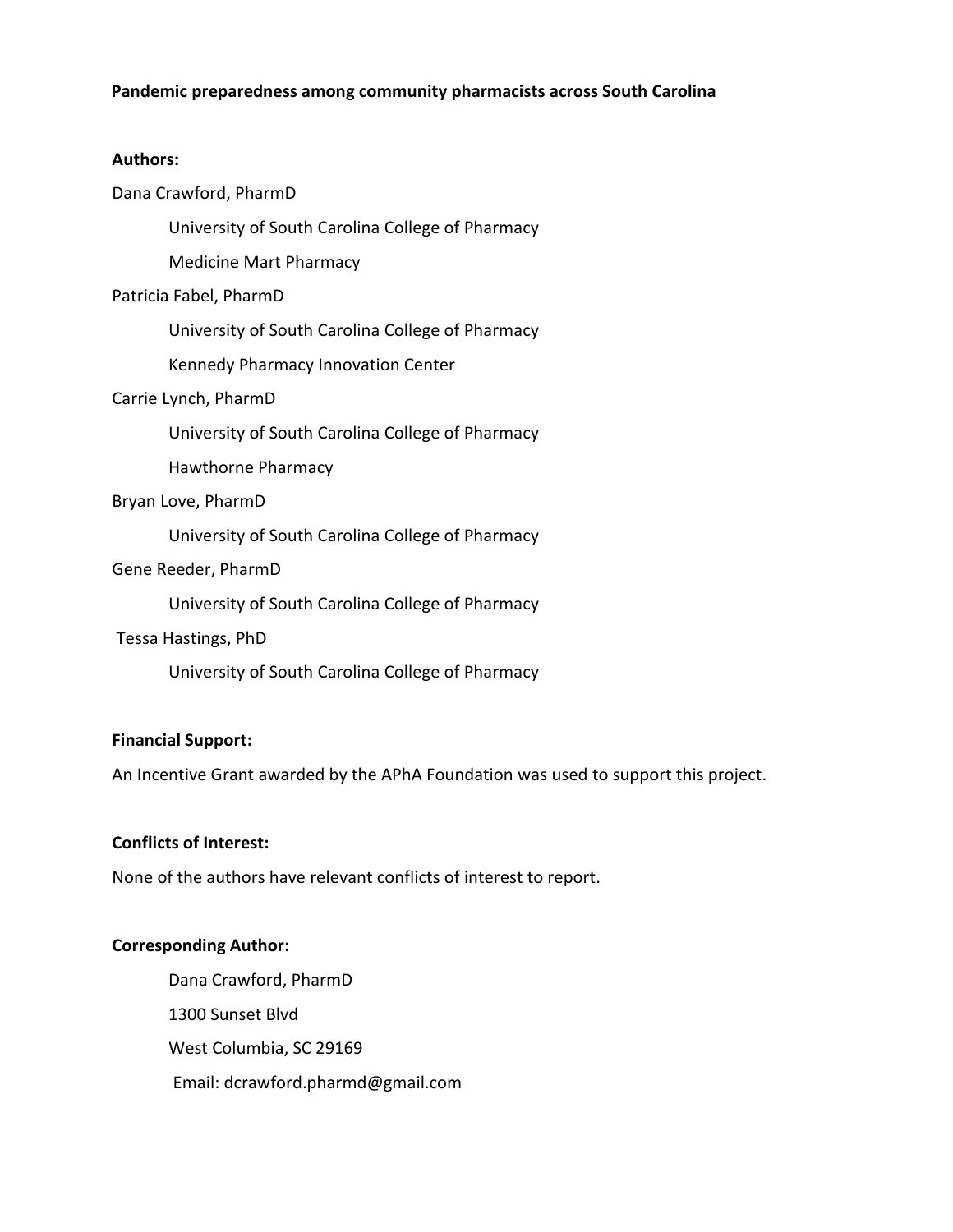#### **ABSTRACT**

**Objectives:** As the most easily accessible healthcare professionals, community pharmacists often work with public health agencies to ensure patients receive care during natural disasters and public health emergencies, such as the COVID-19 pandemic. However, there is a gap in the literature exploring pharmacists' level of pandemic preparedness and previous training acquired. The objectives of this study were to 1) determine pharmacists' current and past pandemic preparedness and experiences, 2) identify pharmacists' pandemic-related knowledge, and 3) examine pharmacists' modified practices in response to COVID-19.

**Methods:** A descriptive cross-sectional survey was administered to actively practicing community pharmacists, specifically pharmacists in charge, throughout the state of South Carolina. The survey was hosted on Qualtrics and distributed via postcard mailed to pharmacists' addresses obtained from the SC Board of Pharmacy. Pharmacists received a custom postcard with a unique QR link to the online survey. Additional recruitment methods included a second round of postcards and reminder telephone calls with follow-up information sent via email and/or fax. The survey consisted of several questions in three domains including: participant demographics, pandemic knowledge, and pandemic practice. All data analysis was conducted using the IBM Statistical Package for Social Sciences (SPSS). Descriptive statistics were used to characterize participants and their practice settings and to summarize results.

**Results:** A total of 104 South Carolina community pharmacists completed the survey. The majority of respondents (74%) do not have, or are unsure if their pharmacy has, a formal plan or agreement with local health departments in place that would prepare them to respond to the COVID-19 pandemic. Pharmacists reported engaging a wide range of strategies to protect their staff and patients from COVID-19. This includes local or state mandated protocols, such as reduced hours of operation (12.5%), limited number of individuals in the building at one time (32.7%), limited services offered (9.6%), and required face coverings (64.4%). Many respondents indicated additional measures their pharmacy has put in place including encouraging employees to stay home when sick (92.3%), cleaning high-touch surfaces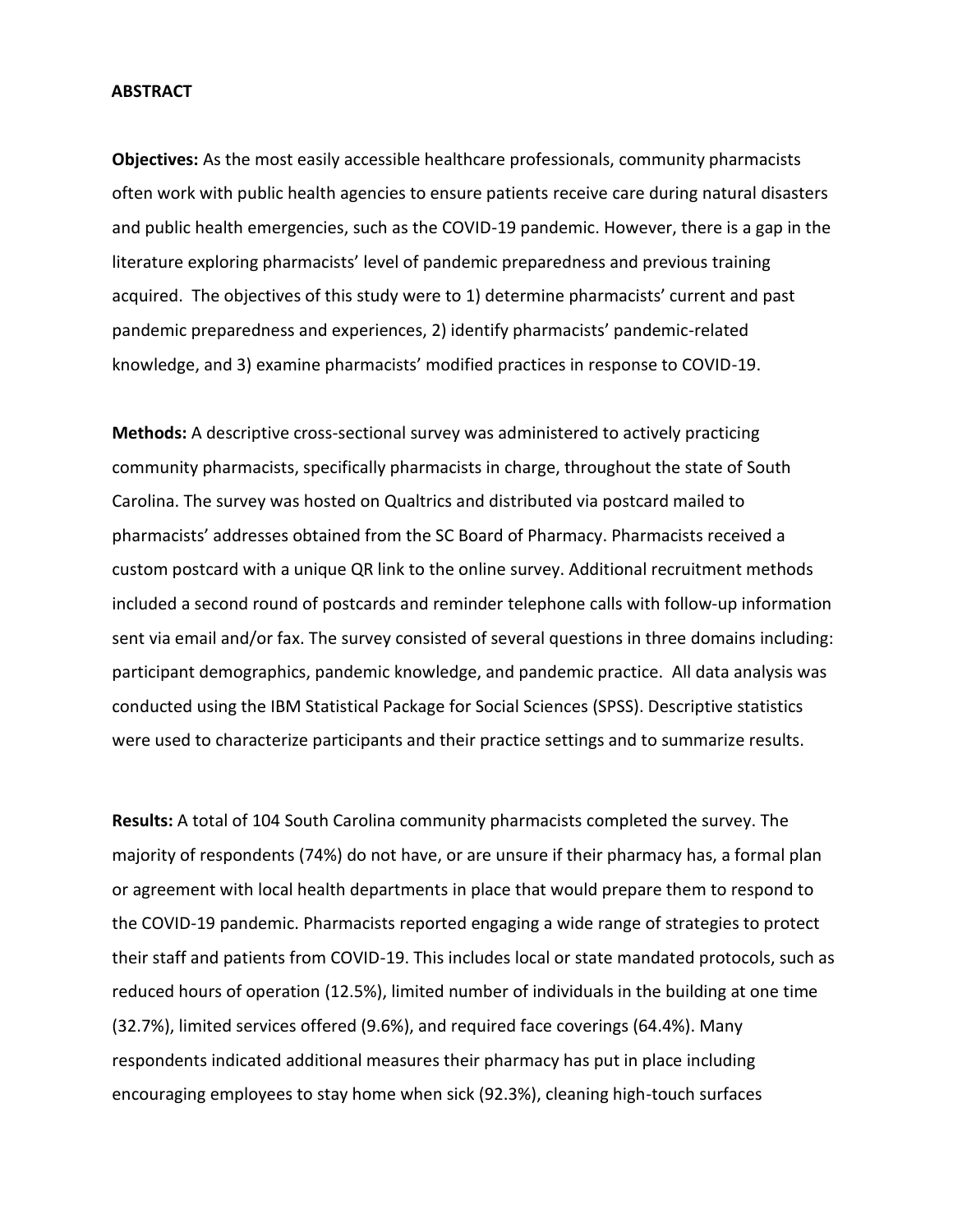frequently (89.4%), installing physical barriers between patients and staff (76.0%), and encouraging patients to call in refills rather than wait in the pharmacy. While only 4.8% of respondents had participated in pandemic preparation exercises, and only 12.5% reported receiving formal epidemic and/or pandemic education, the majority of pharmacists correctly answered questions asking them to define 'pandemic' (90.4%) and 'close-contact' (77.9%) and to select pharmacy-specific CDC guidance (67.3%).

**Conclusions:** Pandemic preparedness plans and formal training are limited among community pharmacies in South Carolina. Willingness to participate in outbreak efforts, though, is noted by pharmacy protocols to protect staff and patients and by the creation of formalized plans and agreements with local health departments in preparation for the COVID vaccine. Pandemic preparedness plans may increase readiness and ability to combat pandemic situations, but further studies are needed to assess their impact.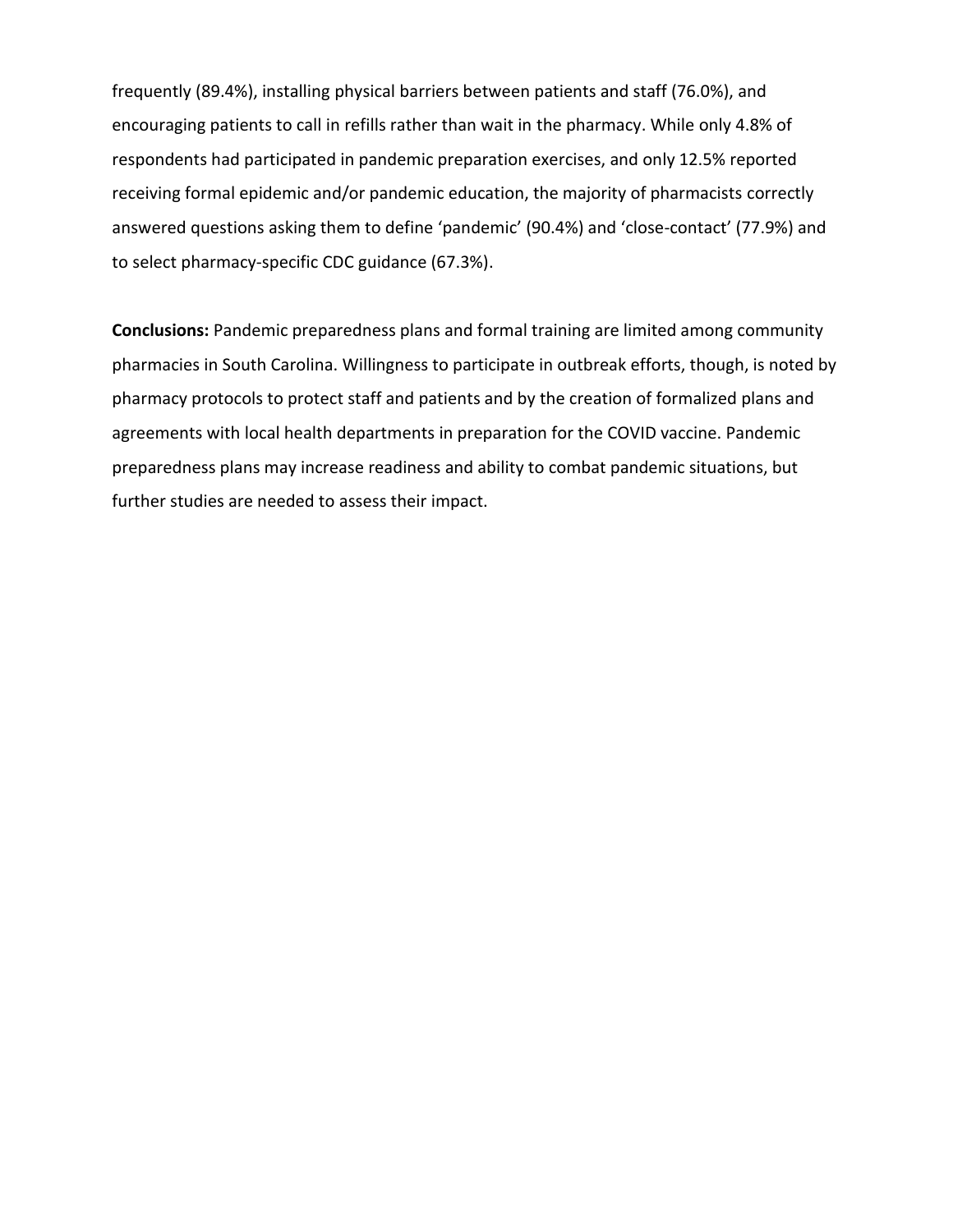#### **Introduction**

As vital members of interdisciplinary healthcare teams, pharmacists have essential roles in patient care.<sup>1</sup> Pharmacists are the drug information experts and are relied on by their interdisciplinary team members to evaluate literature regarding medication therapies, to participate in patient treatment decisions, and to ensure patient access to these therapies and medications.<sup>2</sup> Patients have easy access to community pharmacists, and most pharmacists see their patients 1.5 to 10 times more frequently than patients see their primary care physicians.<sup>3</sup> Patient care in the community also includes community pharmacists working with public health during emergencies and disasters to ensure patients are still being managed and cared for.

In the spring of 2009, H1N1, a novel influenza virus, also known as the "swine flu," was discovered in the U.S. and quickly spread globally; according to the World Health Organization (WHO), this was the first flu pandemic in 40 years. <sup>4</sup> Estimates between 151,000 and 575,000 people were infected and died from H1N1, with 80% of deaths in individuals less than 65 years of age.<sup>4</sup> As seen during the H1N1 pandemic, community pharmacists assisted in creating national guidance for state officials so that community pharmacies could be partner vaccination sites for H1N1.<sup>5</sup> A study conducted in 2017 in California used a simulation model to forecast the potential effect of retail pharmacy vaccine administration on pandemic flu vaccine uptake; the results showed that pharmacists could increase the numbers of vaccine doses administered and reduce the time to achieve 80% coverage. <sup>6</sup> As part of pandemic efforts, vaccine recommendations and administration are large roles that can be fulfilled by pharmacists.

Now, the world is experiencing a pandemic ruled by the novel coronavirus, SARS-CoV-2, or COVID-19, a respiratory virus that is spread from person to person via droplets than can cause mild to severe illness, with more common symptoms including fever or chills, cough, shortness of breath, fatigue, muscle/body aches, headache, loss of taste or smell, sore throat, congestion, nausea or vomiting, and diarrhea.<sup>7</sup> The first case documented in the U.S. was in January 2020 and has rapidly spread since. As of June 2021, the CDC has reported more than 33 million cases and nearly 600,000 deaths.<sup>7</sup> Pharmacists are on the frontlines battling this pandemic. It is important to understand pharmacy pandemic preparedness to inform COVID-19 and future pandemic response efforts.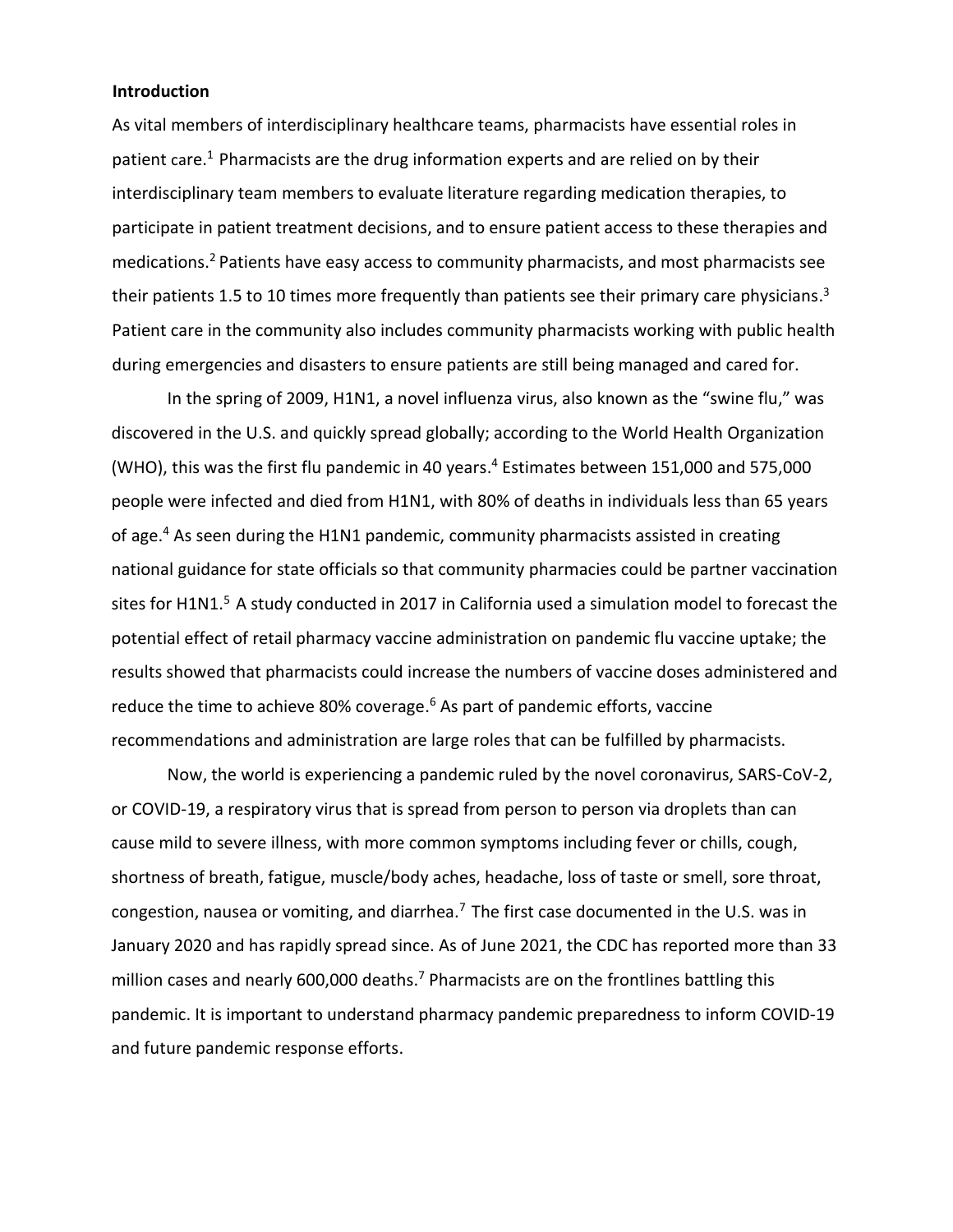Previous research identified existing relationships with pharmacies and planning activities reported by public health programs, finding that state public health programs are willing to work with pharmacies but that there were significant gaps in the planning process and lack of needed formalized relationships.<sup>8</sup> Several studies outside of the U.S. have specifically looked at pandemic preparedness among pharmacists: Basheti and colleagues found that only about half of pharmacists believed they received enough education previously about epidemics/pandemics, <sup>9</sup> and in community pharmacies in Egypt, researchers concluded that more attention was needed for infection control measures regarding interactions between staff and customers. <sup>10</sup> To help combat pandemics, it is important for pharmacists to stay up-to-date on recommendations and guidelines and to learn the roles required of pharmacists in these efforts.

However, few studies have identified U.S. pharmacists' experiences preparing for pandemic response. Thus, the purpose of this project is to determine South Carolina community pharmacists' current and past pandemic preparedness experiences, pandemicrelated knowledge, and modified practices in response to COVID-19. This data will support our long-term goal of improving pharmacist preparedness to respond in pandemic situations.

#### **Objectives**

The objectives of this study were to 1) determine pharmacists' current and past pandemic preparedness and experiences, 2) identify pharmacists' pandemic-related knowledge, and 3) examine pharmacists' modified practices in response to COVID-19.

## **Methods**

#### *Study Design and Sample*

This study used a cross-sectional survey to identify community pharmacists' pandemic preparedness knowledge, perceptions, and willingness to participate in outbreak response efforts. This study was part of a larger survey investigating pharmacist current practices and perceived barriers related to immunization services and the COVID-19 pandemic. Eligible participants included actively practicing community pharmacists, specifically pharmacists in charge, throughout the state of South Carolina.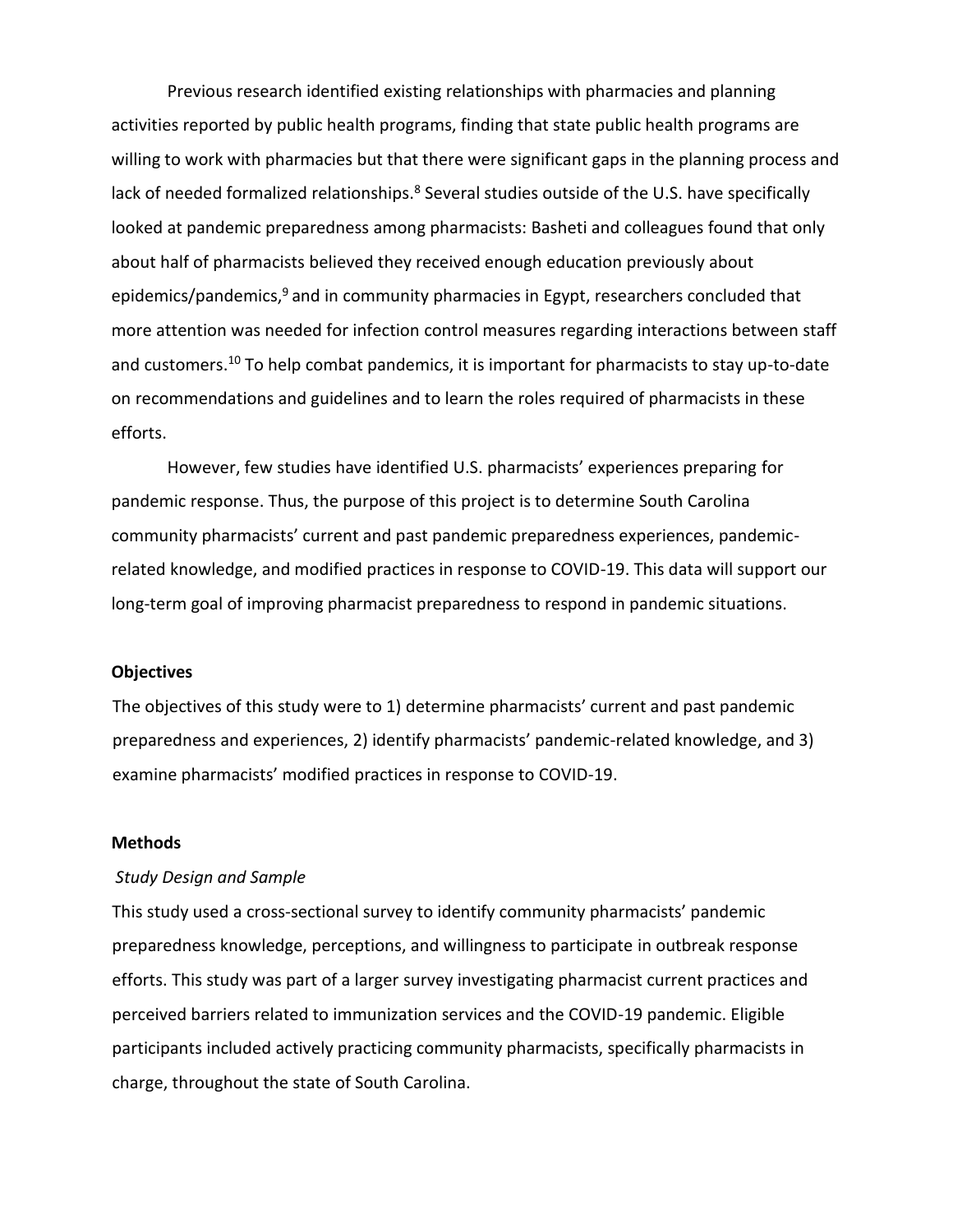A list of active pharmacists' addresses and phone numbers were obtained from the South Carolina Board of Pharmacy. Initial recruitment included a postcard containing a link and QR code to the electronic survey, as well as a unique survey code for each pharmacist. The postcard detailed the purpose of the survey and how to access it online via the link or QR code. To ensure only eligible community pharmacists were included, a screening question was included at the beginning of the survey to identify primary pharmacy practice setting and to exclude non-community pharmacist participants. Recruitment began with postcards mailed to potential participants in December 2020, and at 4 weeks, reminder calls were made to those who received postcards. Upon calling, participants were asked if they would like to receive the survey details and link via email or fax if the information was needed. A second round of postcards were also mailed out during the follow-up phase. Each participant received a \$10 Amazon e-gift card and were entered into a drawing to win 1 of 5 \$50 Amazon e-gift cards. This study was granted exemption by the University of South Carolina Institutional Review Board Committee.

## *Survey Variables and Measures*

This study was part of a larger survey exploring immunization and COVID-19 pandemic practices. This report focuses on four survey domains including: 1) current and past pandemic preparedness and experiences, 2) pandemic-related knowledge, 3) COVID-19 response, and 4) demographics. A series of multiple choice and select-all-that-apply questions were used to identify pharmacists' current and past pandemic preparedness and experiences, knowledge, and COVID-19 response. For example, respondents were asked to indicate presence of a formal plan or agreement using a multiple-choice item, "Does your pharmacy currently have a formal plan or agreement with a public health entity related to the COVID-19 pandemic?" with response options including yes, no, or unsure. Further details about this plan were obtained via a select-all-that-apply item, "Which (if any) of the following does this agreement include? Select all that apply." Possible response options included COVID-19 vaccine distribution, COVID-19 vaccine administration, maintain stock of prescription medications, obtain PPE, screen patients, public education, or other. Free response items were included to elicit additional information regarding pharmacies policies and procedures developed in response to the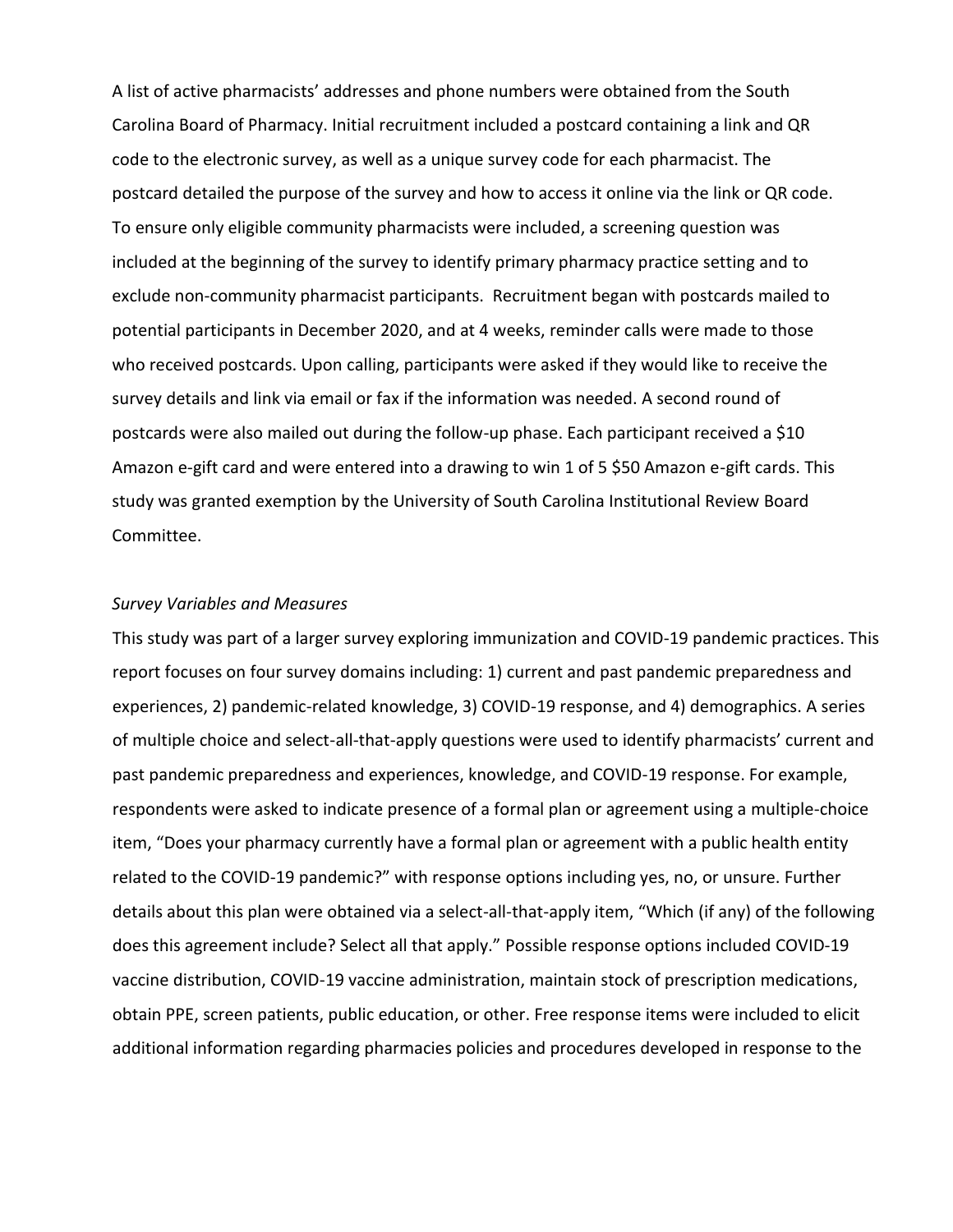COVID-19 pandemic. The survey was created in Qualtrics and completed electronically by respondents.

#### *Pre-testing*

Survey questions were developed and refined by the research team. To ensure content validity, the survey was pre-tested among a sample of five pharmacists prior to distribution. Upon completion of pre-testing, minor modifications were made based on feedback provided.

#### *Data Analysis*

Completed surveys were reviewed weekly during the three-month collection period. Deidentified data were analyzed using the IBM Statistical Package for the Social Sciences (SPSS) version 27.0 (IBM Corp., Armonk, NY). Descriptive statistics were used to describe respondent characteristics, current pandemic preparedness, knowledge, perceptions, and willingness to participate in outbreak response efforts. Responses to open-ended questions were qualitatively analyzed and themes were reported in the results.

#### **Results**

A total of 104 individuals completed the survey. Table 1 displays characteristics of the pharmacist respondents and their pharmacies. The majority of respondents were female (53.5%), white (89.9%), with a PharmD degree (72.7%) and employed as a pharmacy manager at the primary practice site (72.7%). The greatest proportion of respondents were employed in a national chain pharmacy (43.3%), followed by single independent pharmacy (24.0%), and multi-store independent pharmacy (21.2%).

#### Table 1. Respondent Characteristics

| <b>Pharmacist &amp; Pharmacy</b><br><b>Characteristics</b>                                                                                                     | N(%)                                                                  |
|----------------------------------------------------------------------------------------------------------------------------------------------------------------|-----------------------------------------------------------------------|
| Sex (N=99)                                                                                                                                                     |                                                                       |
| Female<br>Male<br>Prefer not to answer                                                                                                                         | 53 (53.5)<br>45 (45.5)<br>1(1.0)                                      |
| Race (N=99)                                                                                                                                                    |                                                                       |
| White<br><b>Black or African American</b><br>Asian<br>Native Hawaiian or Pacific Islander<br>American Indian or Alaska Native<br>Other<br>Prefer not to answer | 89 (89.9)<br>3(3.0)<br>2(2.0)<br>2(2.0)<br>1(1.0)<br>2(2.0)<br>2(2.0) |
| Ethnicity (N=99)                                                                                                                                               |                                                                       |
| Not Hispanic or Latinx<br>Hispanic/Latinx<br>Prefer not to answer                                                                                              | 92 (92.9)<br>$\Omega$<br>7(7.1)                                       |
| Highest Level of Pharmacy Training (N=99)                                                                                                                      |                                                                       |
| PharmD<br><b>BSPharm</b><br>Residency<br>Master's Degree                                                                                                       | 72 (72.7)<br>25 (25.3)<br>1(1.0)<br>1(1.0)                            |
| Title (N=99)                                                                                                                                                   |                                                                       |
| <b>Pharmacy Manager</b><br><b>Staff Pharmacist</b><br>Owner/Partner<br>Other                                                                                   | 72 (72.7)<br>20(20.2)<br>19 (19.1)<br>1(1.0)                          |
| <b>Primary Practice Setting (N=104)</b>                                                                                                                        |                                                                       |
| National chain pharmacy<br>Regional chain pharmacy<br>Single independent pharmacy<br>Multi-store independent<br>pharmacy<br>Supermarket pharmacy               | 45 (43.3)<br>4(3.8)<br>25 (24.0)<br>22 (21.2)<br>8(7.7)               |
|                                                                                                                                                                | Mean (SD)                                                             |
| Age                                                                                                                                                            | 40.9 (11.23)                                                          |
| Years practicing as a pharmacist                                                                                                                               | 15.9 (11.97)                                                          |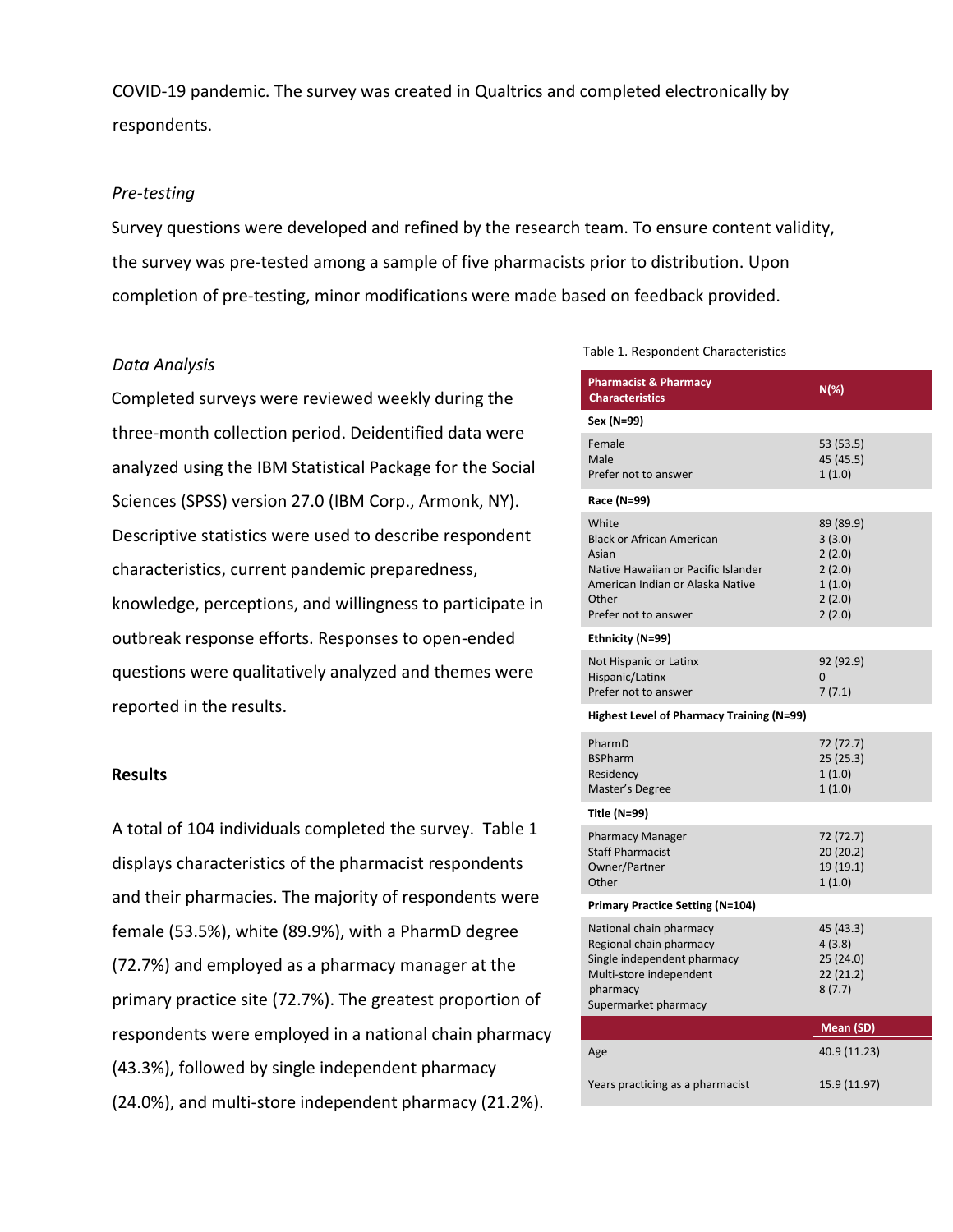#### *Current Pandemic Preparedness, Past Pandemic Experience, and Knowledge*

Table 2 details the number of pharmacies with a formal plan or agreement in place with a public health entity to combat the COVID-19 pandemic. A total of 27 pharmacies (26.0%)

reported that their pharmacy had a formal plan or agreement in place with a local health department at the time of completing this survey. These agreements include details for COVID vaccine distributions, vaccine administration, ensuring the pharmacy has prescription medications in stock, obtaining PPE, screening patients for COVID-19, and public education. Of those that did not have or were unsure of a formal plan or agreement, only one pharmacy had contacted their local health department or public health agency to begin the process. The majority of respondents had practiced as a pharmacist during the H1N1 outbreak (56.7%). During this time, pandemic preparedness plans were also uncommon, with only two respondents indicating they had a plan in place prior to H1N1. Further, only six respondents

Table 2. Current Pandemic Preparedness and Past Experience, N=104

|                                                                                                                                                                                                                                                      | $N(\%)$                                                                                                       |
|------------------------------------------------------------------------------------------------------------------------------------------------------------------------------------------------------------------------------------------------------|---------------------------------------------------------------------------------------------------------------|
| Formal plan or agreement currently in place with a public health entity<br>Yes<br>No.<br>Unsure                                                                                                                                                      | 27 (26.0)<br>36 (34.6)<br>41 (39.4)                                                                           |
| Plan/Agreement Components (N=27)<br>COVID-19 vaccine distribution<br>COVID-19 vaccine administration<br>Maintain stock of prescription medications<br><b>Obtain PPE</b><br>Screen patients<br><b>Public education</b><br>Don't know                  | 18 (17.3)<br>22(21.2)<br>13 (12.5)<br>13(12.5)<br>14 (13.5)<br>11(10.6)<br>1(1.0)                             |
| No formal plan in place, but have contacted local health department to begin<br>process (N=36)<br>Yes<br>No.                                                                                                                                         | 1(1.0)<br>35 (33.7)                                                                                           |
| Practiced as a pharmacist during the H1N1 outbreak<br>Yes<br>No.                                                                                                                                                                                     | 59 (56.7)<br>45 (43.3)                                                                                        |
| Pandemic preparedness plan in place at the time of H1N1 outbreak(N=59)<br>Yes<br>No.<br>Unsure                                                                                                                                                       | 2(1.9)<br>32 (30.8)<br>25 (24.0)                                                                              |
| Developed pandemic preparedness plan after H1N1?<br>Yes<br><b>No</b><br>Unsure                                                                                                                                                                       | 6(5.8)<br>44 (42.3)<br>52 (50.0)                                                                              |
| Administered H1N1 vaccines? (N=59)<br>Yes, agreement with public health entity to obtain vaccines once available<br>Yes, but no agreement with a public health entity<br>No<br>Unsure                                                                | 13 (12.5)<br>13 (12.5)<br>28 (26.9)<br>5 (4.8)                                                                |
| Pharmacy school curriculum included epidemic and/or pandemic education<br>Yes<br><b>No</b><br>Unsure                                                                                                                                                 | 13 (12.5)<br>66 (63.5)<br>24 (23.1)                                                                           |
| Participated in pandemic preparation exercises prior to COVID-19 pandemic<br>Yes<br>No<br>Unsure                                                                                                                                                     | 5 (4.8)<br>91 (87.5)<br>6(5.8)                                                                                |
| COVID-19 guideline and recommendation information sources<br>Social media (Facebook, Twitter, Instagram, etc.)<br><b>CDC</b><br><b>WHO</b><br><b>DHEC</b><br>TV<br>News websites/articles<br>Friends<br>Professional pharmacy organizations<br>Other | 28 (26.9)<br>86 (82.7)<br>12(11.5)<br>75 (72.1)<br>18 (17.3)<br>40 (38.5)<br>12 (11.5)<br>59 (56.7)<br>9(8.7) |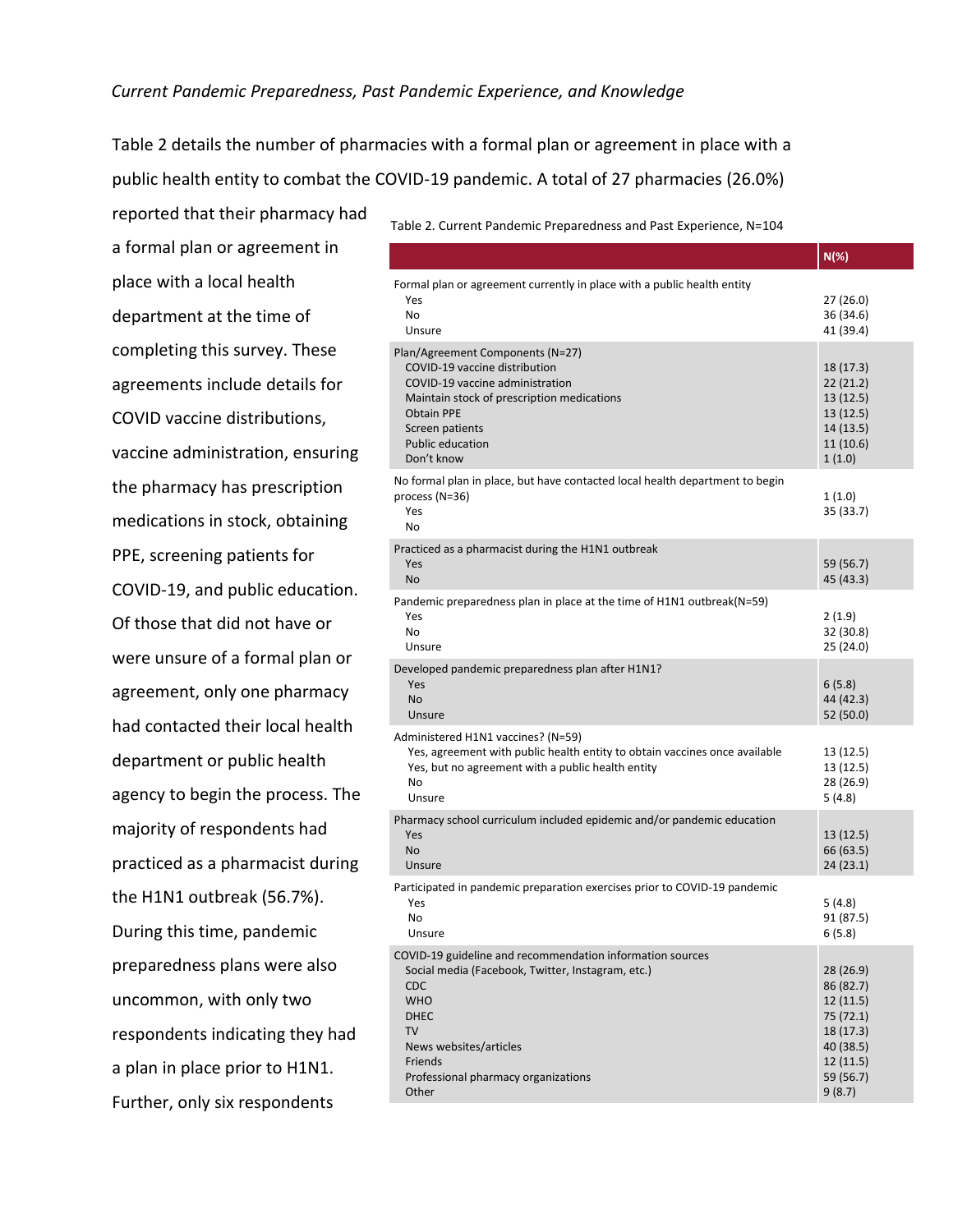indicated that after this experience, their pharmacy did work to develop a pandemic preparedness plan. Only 4.8% of respondents had participated in pandemic preparation exercises prior to the COVID-19 pandemic, and only 12.5% reported receiving epidemic and/or pandemic education within their pharmacy school curriculum. Despite this, the majority of pharmacists answered questions about pandemic definition (90.4%), pharmacy-specific CDC guidance (67.3%), and close-contact (77.9%) correctly (Table 3).

|                                                                                                                                                                                                                                                                                                                                                                                                                                                                                                                                                                     | <b>Answered</b><br><b>Correctly</b> | <b>Answered</b><br><b>Incorrectly</b> |
|---------------------------------------------------------------------------------------------------------------------------------------------------------------------------------------------------------------------------------------------------------------------------------------------------------------------------------------------------------------------------------------------------------------------------------------------------------------------------------------------------------------------------------------------------------------------|-------------------------------------|---------------------------------------|
| Which of the following defines a pandemic?<br>Constant presence and/or usual prevalence of a disease or infections agent in a population within a<br>$\circ$<br>geographic area<br>Epidemic that has spread over several countries or continents, usually affecting a large number of people<br>$\circ$<br>Aggregation of cases grouped in place and time that are suspected to be greater than the number expected<br>$\circ$<br>Increase, often sudden, in the number of cases of a disease above what is normally expected in that<br>$\circ$<br>population area | 94 (90.4)                           | 10(9.6)                               |
| Guidance for pharmacies per CDC recommendation includes which of the following?<br>Pharmacists and pharmacy technicians should always wear a facemask while in the pharmacy.<br>$\circ$<br>Staff who are sick should stay home until completely recovered<br>$\circ$<br>Hand sanitizer with at least 60% alcohol should be provided to patients in the pharmacy<br>$\circ$<br>None of these are CDC recommendations<br>$\circ$                                                                                                                                      | 70 (67.3)                           | 34 (32.7)                             |
| Close contact to an infected person includes which of the following per CDC recommendations?<br>Within 15 feet for at least 15 minutes<br>$\circ$<br>Within 6 feet for at least 20 minutes<br>$\circ$<br>Within 20 feet for at least 20 minutes<br>$\Omega$<br>Within 6 feet for at least 15 minutes<br>$\circ$                                                                                                                                                                                                                                                     | 81 (77.9)                           | 23(22.1)                              |

Table 3. Pharmacists' Pandemic-Related Knowledge, N=104

## *Modified Practices in Response to COVID-19*

Pharmacists reported implementing a wide range of strategies to protect their staff and patients from COVID-19 (Table 4). This included local or state mandated protocols, such as reduced hours of operation (12.5%), limited number of individuals in the building at one time (32.7%), limited services offered (9.6%), and required face coverings (64.4%). Many respondents indicated additional measures their pharmacy has put in place including encouraging employees to stay home when sick (92.3%), cleaning high-touch surfaces frequently (89.4%), installing physical barriers between patients and staff (76.0%), and encouraging patients to call in refills rather than wait in line. Less frequently employed strategies included refusing to handle patient bottles for refills (20.2%), operating with drivethru only, and requiring electronic or telephone prescriptions only (3.8%). The majority of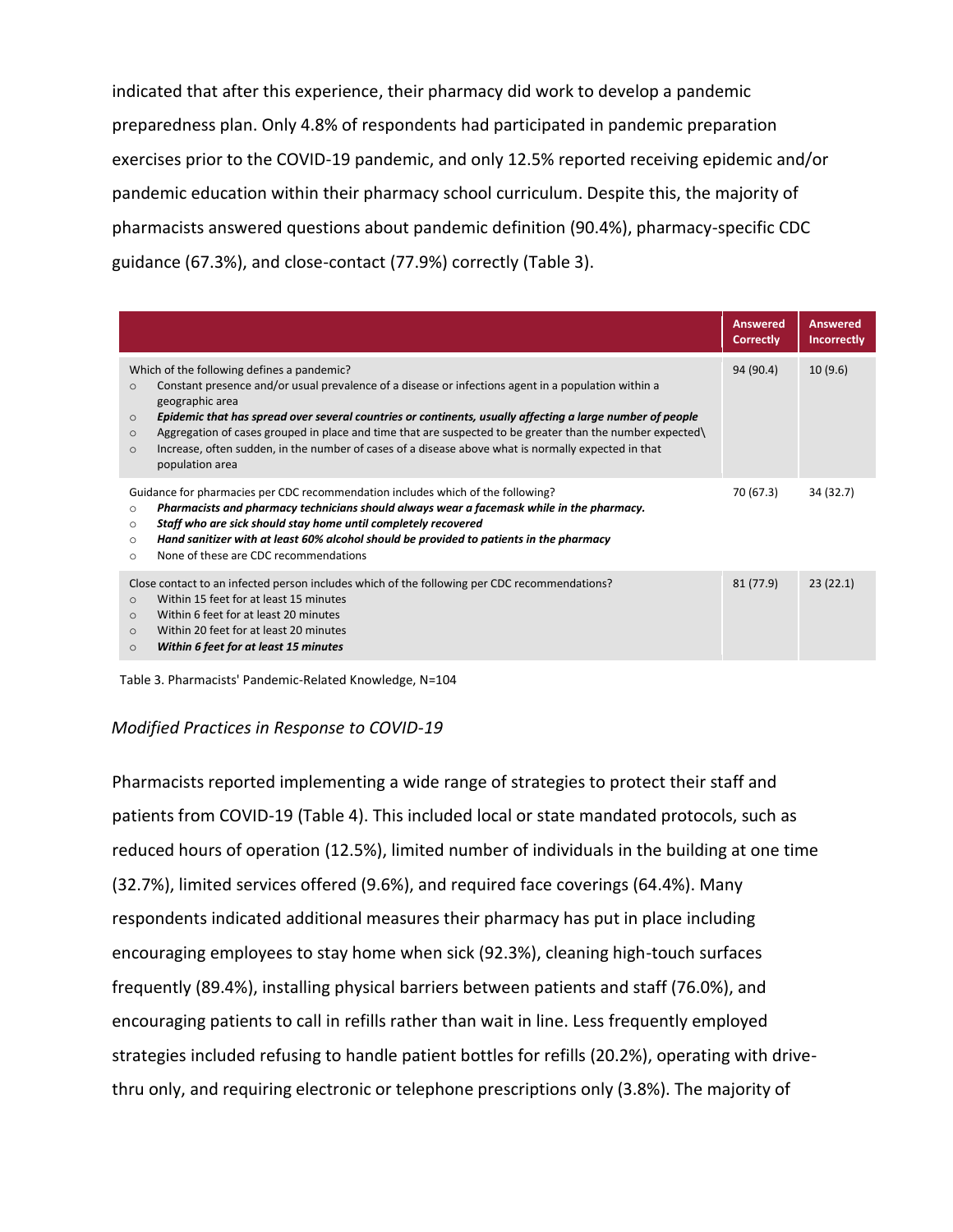pharmacies did *not* close at any time during the COVID-19 pandemic (81.7%), however some did offer additional services to minimize patient contact including curb-side pick-up (18.3%), drive-thru (12.5%), and delivery (4.8%) services. A range of PPE was provided to pharmacy staff and available for patient purchase.

Five major themes, listed in Table 5, were reported by respondents regarding modifying pharmacy practice. These themes included enhanced cleaning protocols, social distancing, COVID-19 screening/testing, enforcing face coverings, and providing additional precautions for closecontact services, such as administering immunizations.

Table 4. COVID-19 Response and Modified Practices, N=104

|                                                                                                                                                                                                                                                                                                                                                                                                                                                                                                                                                         | N(%)                                                                                                                               |
|---------------------------------------------------------------------------------------------------------------------------------------------------------------------------------------------------------------------------------------------------------------------------------------------------------------------------------------------------------------------------------------------------------------------------------------------------------------------------------------------------------------------------------------------------------|------------------------------------------------------------------------------------------------------------------------------------|
| <b>Local or State Mandated Protocols</b><br>Reduced hours of operation<br>Limited # of individuals in building at one time<br>Limited services allowed to be offered<br>Required face coverings<br>Other                                                                                                                                                                                                                                                                                                                                                | 13(12.5)<br>34 (32.7)<br>10(9.6)<br>67 (64.4)<br>7(6.7)                                                                            |
| Measures in place to protect staff and customers<br>Operating with drive-thru only<br>Requiring patients to wear a mask<br>Limiting the capacity of the pharmacy<br>Requiring employees to wear a mask<br>Encouraging employees to stay home is sick/fever<br>Cleaning high-touch surfaces frequently<br>Requiring electronic or telephone prescriptions only<br>Refusing to handle patient bottles for refills<br>Encouraging patients to call in refills rather than wait in line<br>Installing physical barriers between patients and staff<br>Other | 6(5.8)<br>86 (82.7)<br>37 (35.6)<br>90 (86.5)<br>96 (92.3)<br>93 (89.4)<br>4(3.8)<br>21 (20.2)<br>50 (48.1)<br>79 (76.0)<br>4(3.8) |
| Pharmacy closure to the public during the initial outbreak of COVID-19<br>Yes<br>$<$ 1 month<br>1-2 months<br>>2 months<br>Still closed<br>No, we did not close                                                                                                                                                                                                                                                                                                                                                                                         | 5(4.8)<br>7(6.7)<br>4(3.8)<br>2(1.9)<br>85 (81.7)                                                                                  |
| Strategies employed to manage patient prescriptions with limited public contact<br>Drive-thru<br>Delivery<br>Curb-side<br>Other                                                                                                                                                                                                                                                                                                                                                                                                                         | 13 (12.5)<br>5 (4.8)<br>19 (18.3)<br>1(1.0)                                                                                        |
| PPE Available to Pharmacy Staff<br>Surgical masks<br>Cloth masks<br>N95 masks<br>Face shields<br>Gloves<br>Gowns<br>Eye protection                                                                                                                                                                                                                                                                                                                                                                                                                      | 89 (85.6)<br>43 (41.3)<br>38 (36.5)<br>62 (59.6)<br>90(86.5)<br>26(25.0)<br>19(18.3)                                               |
| <b>PPE Available for Patient Purchase</b><br>Hand sanitizer (at least 60% alcohol)<br>Disinfectants<br>Surgical masks<br>Cloth masks<br>N95 masks<br>Face shields<br>Gloves<br>Thermometers                                                                                                                                                                                                                                                                                                                                                             | 96 (92.3)<br>69 (66.3)<br>82 (78.8)<br>68 (65.4)<br>22 (21.2)<br>33 (31.7)<br>77 (74.0)<br>83 (79.8)                               |

| <b>Theme</b>                                          | Quote                                                                                                                                                                                                                                                                                                                           |
|-------------------------------------------------------|---------------------------------------------------------------------------------------------------------------------------------------------------------------------------------------------------------------------------------------------------------------------------------------------------------------------------------|
| Enhanced cleaning protocols                           | "If we come into contact with a covid positive patient we have extensive cleaning protocol for pharmacy."<br>"We clean and sanitize surfaces and door handles often. Our staff is also more aware of touch points regarding<br>hard copy scripts and money."                                                                    |
| Increased social distancing                           | "In the beginning, we closed our lobby and served patients through the drive through window only. Our doors<br>have been reopened, but most patients feel safer in their vehicles instead of coming inside."<br>"We have tried to put everyone's credit card on file, along with an id, so to eliminate the exchange of germs." |
| COVID-19 screening and testing                        | "Staff tested if any symptoms present."                                                                                                                                                                                                                                                                                         |
| Face covering enforcement                             | "We all wear face masks, at all times, and require the public to do the same."<br>"We wear new surgical grade masks each day per CDC guidelines."                                                                                                                                                                               |
| Additional precautions for close-<br>contact services | "Temperature is taken and covid questions asked before vaccinating and requiring patient and pharmacist to<br>wear masks."                                                                                                                                                                                                      |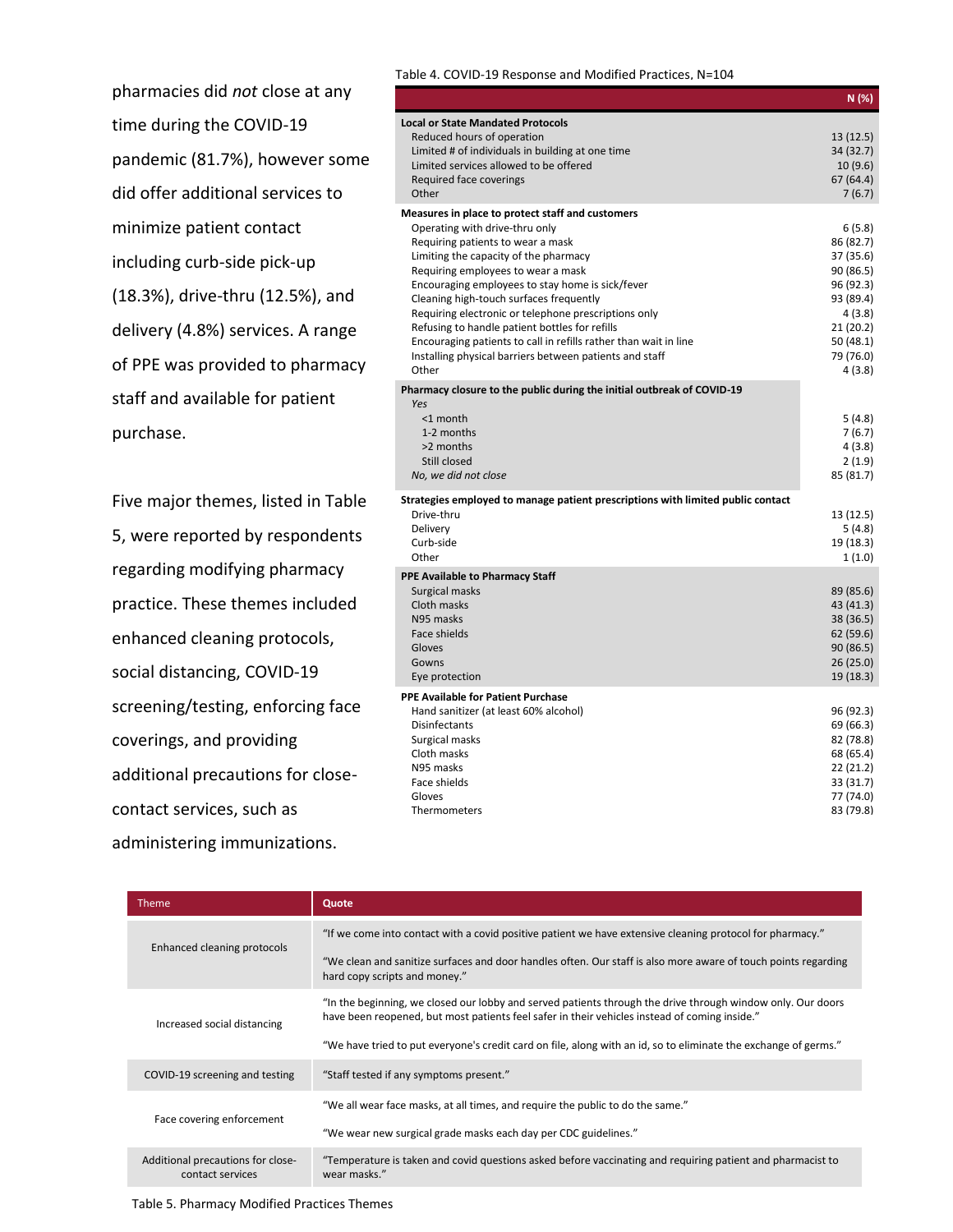#### **Discussion**

The effectiveness of pharmacies in distributing vaccines has been widely demonstrated, with approximately 32% of U.S. adults receiving an influenza vaccine in a pharmacy setting in 2019.<sup>11</sup> Simulation models for pandemic influenza vaccination indicate that inclusion of community pharmacy vaccination efforts reduce the time required to reach 80% national vaccination coverage by 7 weeks.<sup>6</sup> However, the ability of pharmacies to serve their communities in this manner are limited by a lack of formal pandemic preparedness plans and training. While South Carolina pharmacists demonstrated acceptable pandemic-related knowledge, and swiftly modified their practice to align with recommendations protecting staff and patient health, their overall pandemic preparedness is limited. Only 26.0% of pharmacies surveyed reported having a formal plan or agreement in place with local public health entities. Previous research suggests that despite most public health programs recognizing pharmacists, specifically community pharmacists, as valuable public health partners in outbreak response efforts, there were significant gaps in planning processes that would hinder the ability of pharmacies to participate in a timely manner.<sup>8</sup> These planning gaps primarily centered around inclusion of pharmacists as pandemic vaccinators, and recognized limitations in quickly recruiting pharmacies and distributing vaccines including lack of up-to-date contact information, inconsistent recruitment processes, and inconsistent inclusion of pharmacies in local vaccine allocation and distribution plans.<sup>8</sup> This previous research aligns with the results from this survey and demonstrate that efforts to improve pandemic preparedness and formal agreements between South Carolina pharmacies and public health entities are warranted.

Although the majority of respondents were actively practicing pharmacists during H1N1 in 2009, only 44% of those practicing at the time participated in vaccination efforts. This is not surprising, as pharmacies were not widely included in H1N1 vaccine administration until December 2009 and provided only 4.3% of doses administered.<sup>12</sup> As of June 3, 2021, more than 80 million doses of COVID-19 vaccines were administered by retail pharmacies in the United States, with more than 41,000 participating pharmacy locations.<sup>13</sup> Most survey participants indicated that their pharmacy did not create a pandemic preparedness plan following the H1N1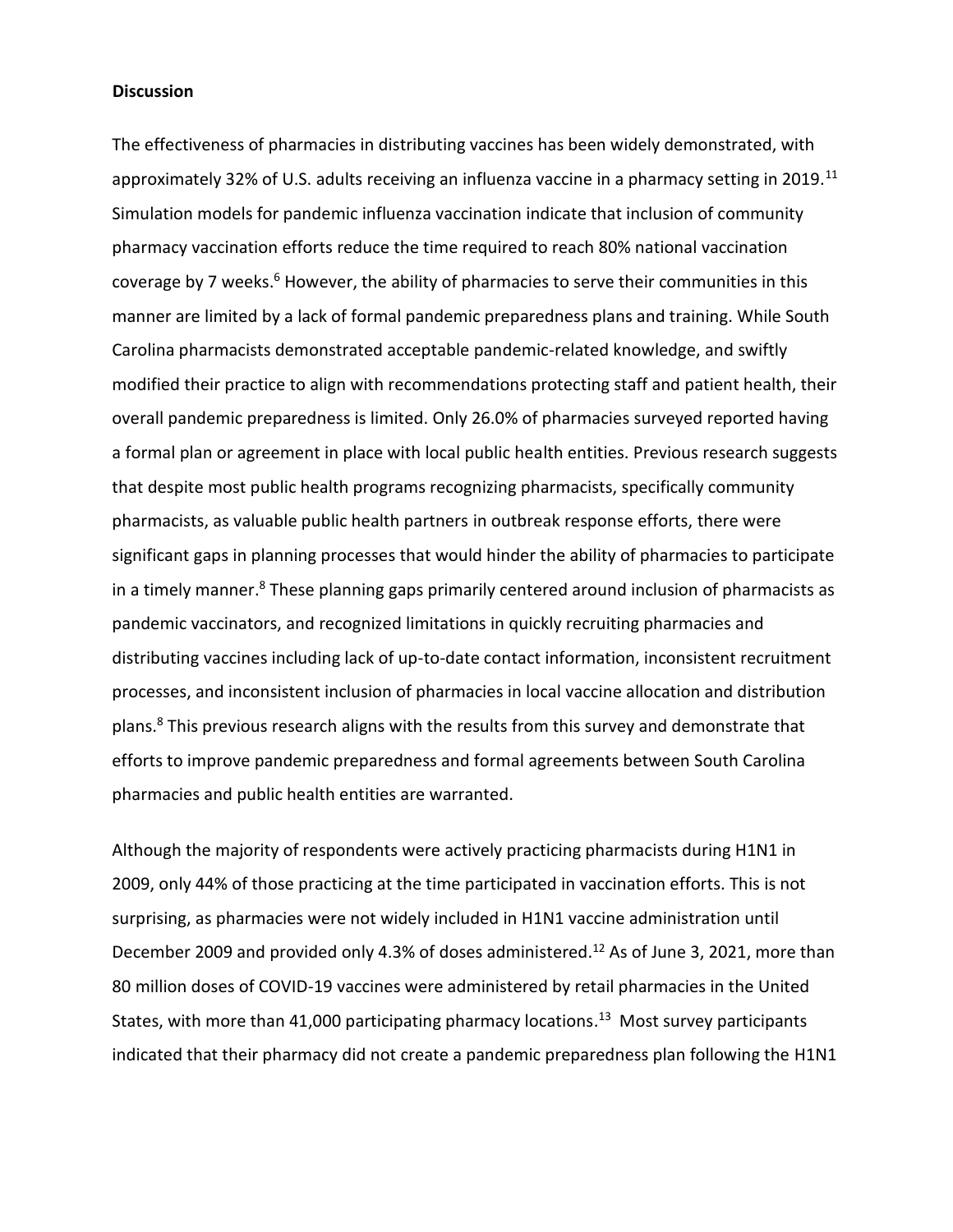outbreak. Previous studies have found that pharmacists with past experience during public health emergencies are more likely to participate in future pandemic response efforts.<sup>14, 15</sup>

Limited pandemic education and training may be factors related to the lack of pandemic preparedness plans. The constant during both H1N1 and COVID-19 is that pharmacies remained open to serve their communities. Community pharmacists are known for their accessibility to patients, and that has not changed throughout this pandemic. The ability to maintain pharmacy operations and care for patients during a worldwide emergency is a necessity. Pharmacies managed this while making necessary changes to safely care for patients, while also keeping pharmacy staff healthy. Safety guidelines, both for pharmacy staff and patients, were initiated at the majority pharmacies during the start of COVID-19. Most of these protocols, and pharmacy-specific policies and procedures, completely changed the pharmacy's workflow, both inside and outside of the pharmacy – protective barriers between patient and pharmacist, drive-thru or curbside pickup only, hourly cleaning schedules, not accepting patient bottles for refills. These safety measures and pharmacy protocols are important features of a preparedness plans.

Though only nine respondents had an agreement with public health during H1N1 for administering vaccines, many more are willing to create these formal agreements. At the end of the collection period for this survey, almost 30% of pharmacies had a plan in place with a local health department to battle the pandemic. Future efforts to improve pandemic preparedness of community pharmacies should be informed by experiences during the H1N1 and COVID-19 pandemics and should be made widely available to community pharmacy staff. These efforts should include an emphasis on the value of and process for establishing formal plans and agreements with local and state public health entities, as well as routine review and updating of existing plans. Formal education and training should be provided to pharmacy staff to develop pharmacy policies and protocols and collaborative exercises can strengthen relationships between pharmacies and public health agencies. Findings from previous pandemic exercises, such as the PANRx, which facilitated pandemic preparedness exercise and discussion in Washington, may inform future programs to engage both public health and pharmacy, and learn from H1N1 and COVID-19 lessons.<sup>16</sup> Ultimately, the information gathered through this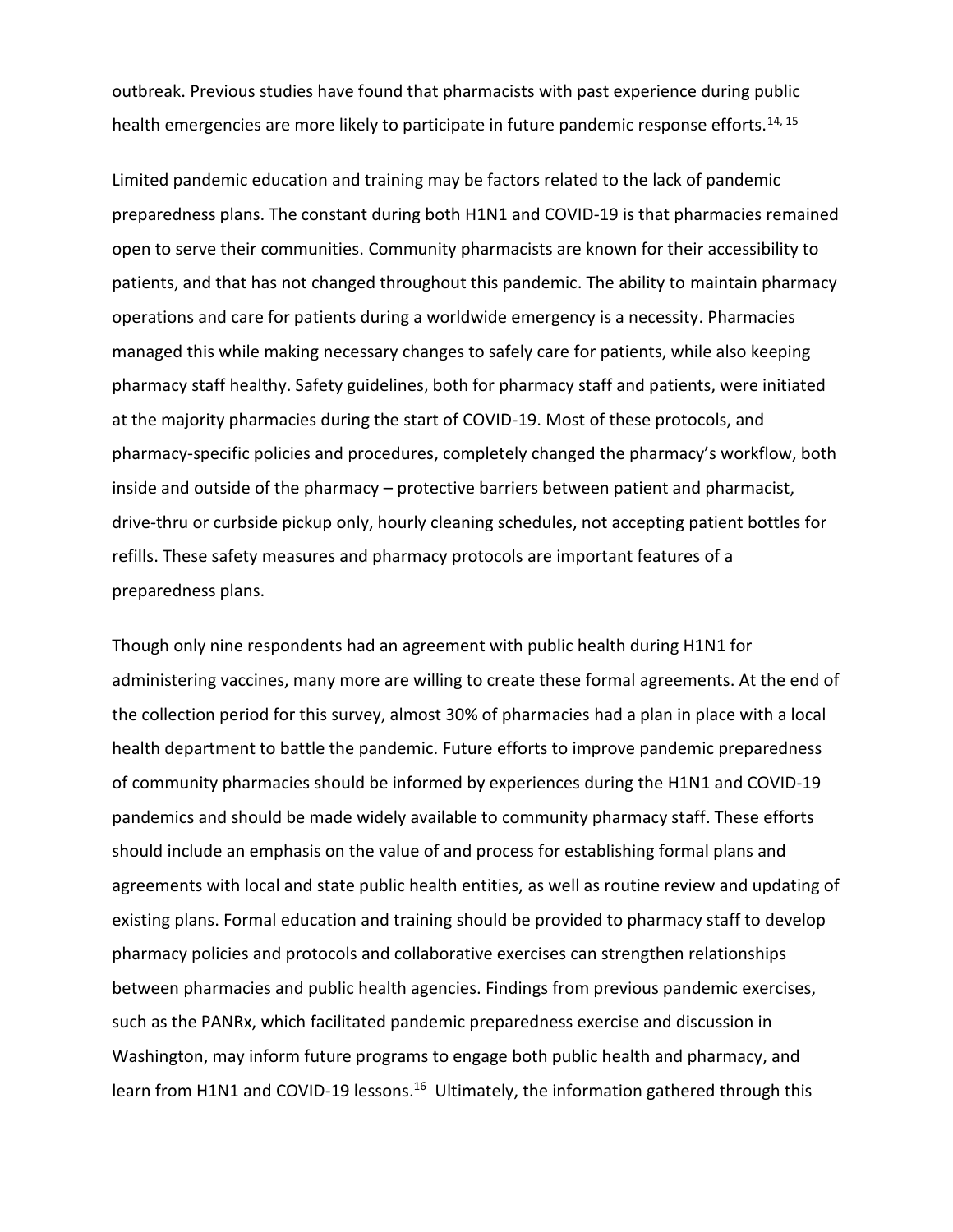survey will inform the development of training programs and interventions in collaboration with key stakeholders to improve pharmacy participation in pandemic response efforts.

This study's limitations should be recognized. First, due to the cross-sectional nature of this survey, no causal relationships can be inferred. Second, due the measurement of self-reported behaviors, social desirability and recall biases may be present. The conclusions drawn from this study may not be generalizable to other locations as inclusion was limited to South Carolina pharmacists. Further, the sample size was limited at 104 pharmacists. Participants who responded to this survey may differ from non-respondents. Finally, another limitation is only having pharmacists in charge participate – many of the participants were no longer the PIC and others had moved to another pharmacy. Allowing any actively practicing community pharmacist to participate may have resulted in a larger response rate but would have included duplicate respondents per pharmacy.

### **Conclusions**

Pandemic preparedness plans and formal training are limited among community pharmacies in South Carolina. Willingness to participate in outbreak efforts, though, is noted by pharmacy protocols to protect staff and patients and by the creation of formalized plans and agreements with local health departments in preparation for the COVID vaccine. Pandemic preparedness plans may increase readiness and ability to combat pandemic situations, but further studies are needed to assess their impact.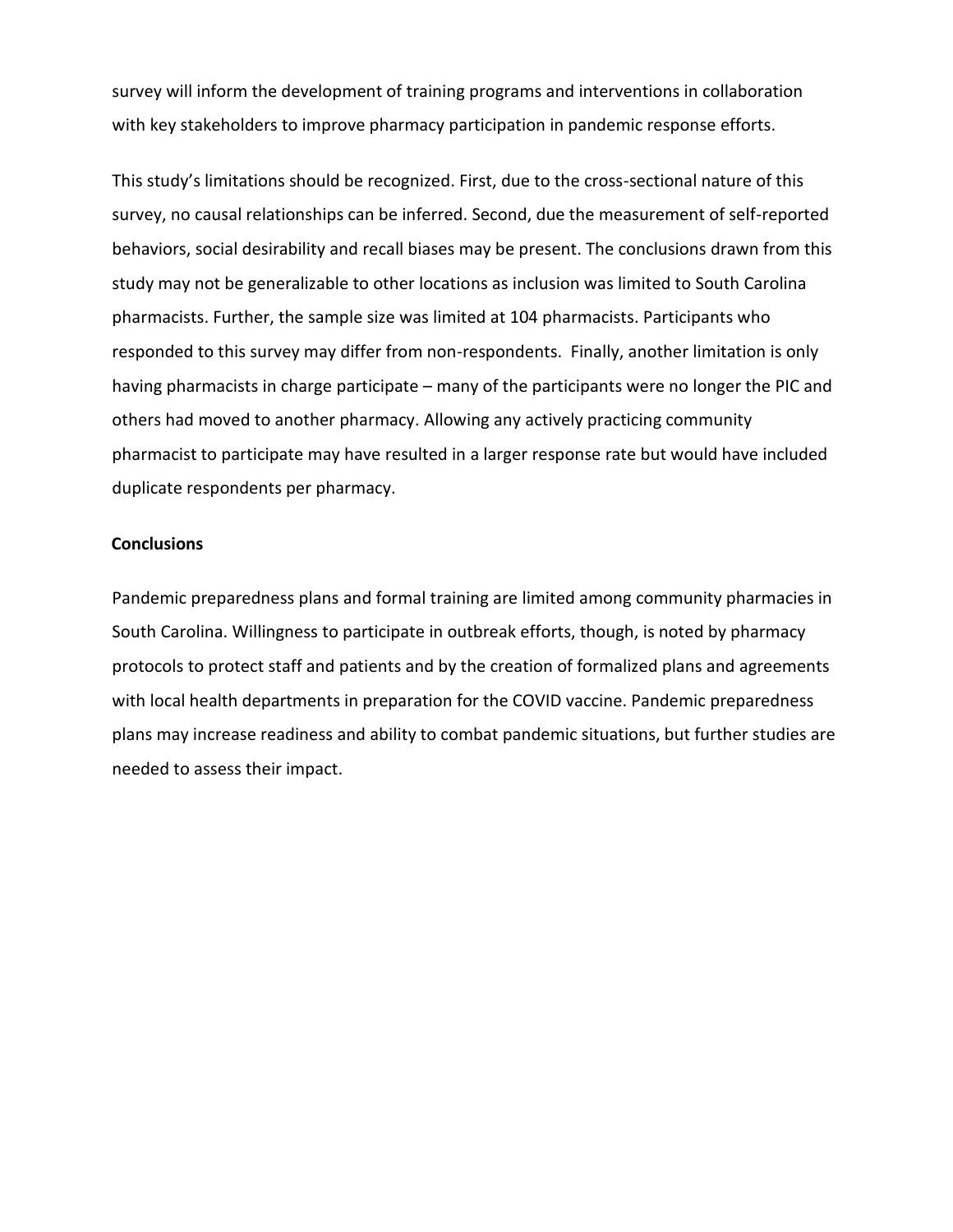## **References**

- 1. Babiker A, El Husseini M, A Nemri, A Frayh, N Juryyan, Faki M, Assiri A, Saddi M, Shaikh F, Zamil F. Health care professional development: Working as a team to improve patient care. *Sudan J Paediatr.* 2014; 14(2): 9-16.
- 2. Gross A, MacDougall C. Roles of the clinical pharmacist during the COVID-19 pandemic. *J Am Coll Clin Pharm.* 2020; 3(3): 564-566. doi: 10.1002/jac5.1231
- 3. Tsuyuki R, Beahm N, Okaa H, Hamarneh Y. Pharmacists are accessible primary health care providers: Review of the evidence. *Can Pharm J (Ott).* 2018; 151(1): 4-5. doi: 10.1177/1715163517745517
- 4. Centers for Disease Control and Prevention. Influenza (Flu) Summary of Progress since 2009. https://www.cdc.gov/flu/pandemic-resources/h1n1-summary.htm. Accessed August 14, 2020.
- 5. Mullen E, Smith G, Irwin A, Angele M. Pandemic H1N1 influenza virus: Academy perspectives on pharmacy's critical role in treatment, prevention. *JAPhA.*2009; 49(6): 722726. doi: 10.JAPhA2009.09539
- 6. Schwerzmann J, Graitcer S, Jester B, Krahl D, Jernigan D, Bridges C, Miller J. Evaluating the impact of pharmacies on pandemic influenza vaccine administration. *Disaster Med Public Health Prep.* 2017; 11(5): 587-593. doi: 10.1017/dmp.2017.1
- 7. Centers for Disease Control and Prevention. Coronavirus Disease 2019 (COVID-19). [https://www.cdc.gov/coronavirus/2019-nCoV/index.html. Accessed June 8,](https://www.cdc.gov/coronavirus/2019-nCoV/index.html.%20Accessed%20June%208) 2021.
- 8. Fitzgerald T, Kang Y, Bridges C, Talbert T, Vagi S, Lamont B, Graitcer S. Integrating pharmacies into public health program planning for pandemic influenza vaccine response. *Vaccine*. 2016; 34(46): 5643-5648. doi: 10.1016/j.vaccine.2016.09.020
- 9. Basheti I, Nassar R, Barakat M, Alqudah R, Abufarha R, Mukattash T, Saini B. Pharmacists' readiness to deal with the coronavirus pandemic: Assessing awareness and perception of roles. *Res Social Adm Pharm.* 2020; S1551-7411(20): 30418-6. doi: 10.1016/j.sapharm.2020.04.020
- 10. Bahlol M, Dewey R. Pandemic preparedness of community pharmacies for COVID-19. *Res Social Adm Pharm.* 2020; S1551-7411(20): 30501-5. doi: 10.1016/j.sapharm.2020.05.009